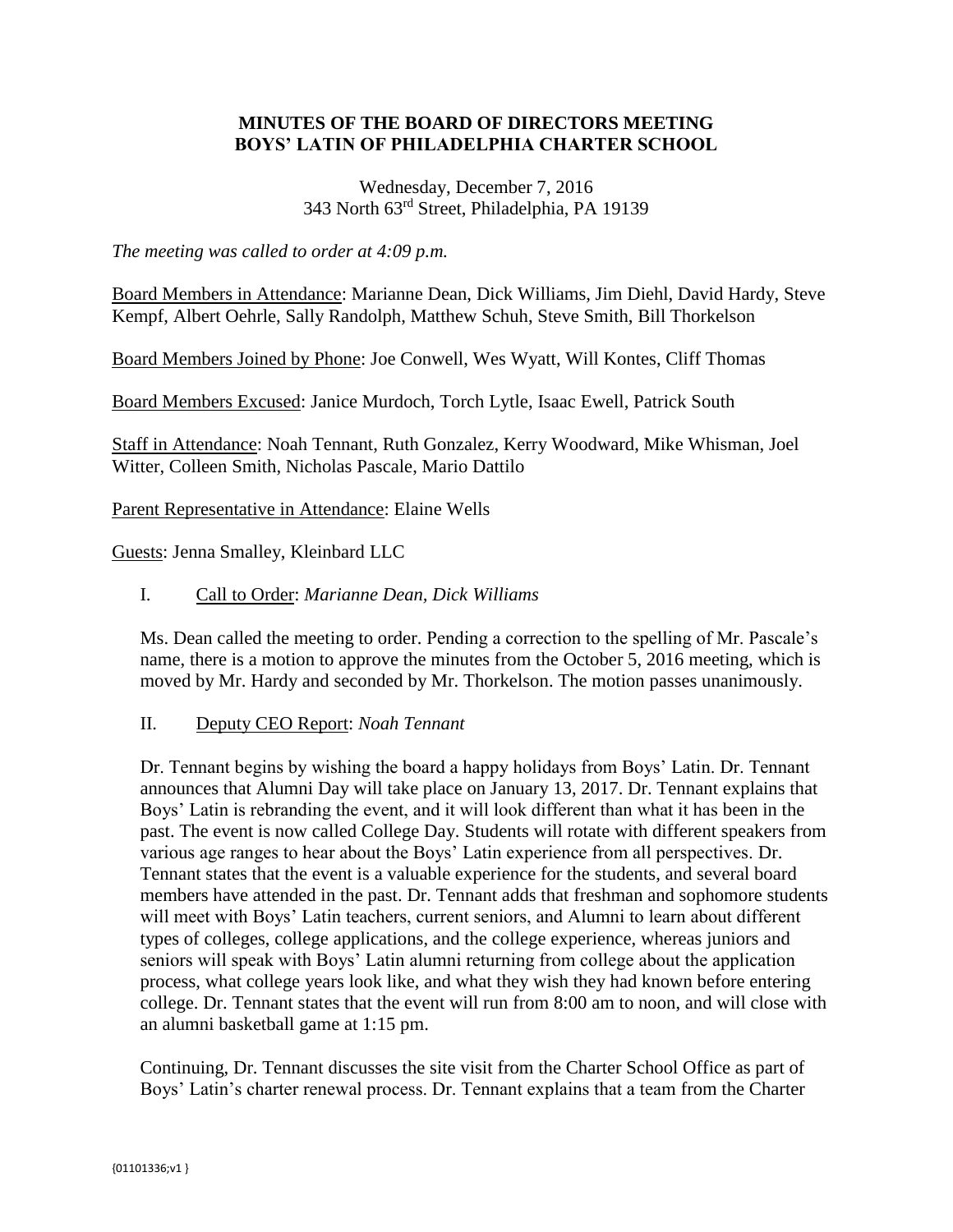School Office came to the school on November 18, 2016, and shared a variety of both positive and constructive feedback, and overall walked away impressed with the school. The Charter School Office believes that Boys' Latin displayed evidence of rigor in its AP courses, gave good academic ownership of the classroom to the students, was studentcentered, contained excellent course work in the Financial Literacy class, noted students' pride in school and how students and teachers have outstanding relationships. Dr. Tennant explains that their more constructive feedback concerned the demographics of teachers to students, namely that Boys' Latin needs more teachers of color, and the enrollment process. Dr. Tennant states that Boys' Latin will get a complete report from the Charter School Office in February of 2017 detailing their findings.

A discussion follows regarding the makeup of the Charter School Office, and their feedback to Boys' Latin.

Mr. Hardy adds that *Dateline* filmed the recent student enrollment lottery at Boys' Latin by interviewing the families of hopeful students, and attempted to film the site visit from the Charter School Office. Mr. Hardy explains that there were only 50 spots available for this year's lottery, and 180 kids applied.

Dr. Tennant then explains that the current mission of Boys' Latin is to prepare boys for success both in college and beyond by focusing on brotherhood, character development and emotional intelligence. Dr. Tennant states that the first half of the focus is on college matriculation and the latter half on developing students into well-rounded men to navigate the world post-Boys' Latin. Dr. Tennant then introduces Mr. Pascale, who has provided excellent leadership to the students.

Mr. Pascale begins a presentation entitled "Measure of a Man," which further details the mission of Boys' Latin for its students. Mr. Pascale explains the importance of academics, helping students get into college, as well as developing students' social intelligence, core values and integrity. Mr. Pascale states that there was a summit on November 16, 2016 which was dedicated to the Measure of a Man philosophy. Students sat in on five different panels, where Mr. Ewell spoke about social media branding and language and Ms. Wells lent her voice on a mother's panel. Ms. Wells added that her favorite question from the students concerned how she convinced her son to attend an all-boy school, which was a challenge.

Mr. Pascale and Dr. Tennant conclude their presentations.

## III. Board Committee Reports

## a. Finance: *Bill Thorkelson*

Mr. Thorkelson begins by directing the board to the financial literature provided, which shows Boys' Latin's statements through October 31, 2016, a shorter period of time. Mr. Thorkelson states that there are some variances, and thanks Ms. Woodward for her hard work in the Finance Committee meetings. Mr. Thorkelson explains that Boys' Latin had to balance faculty to meet the needs of the students in the special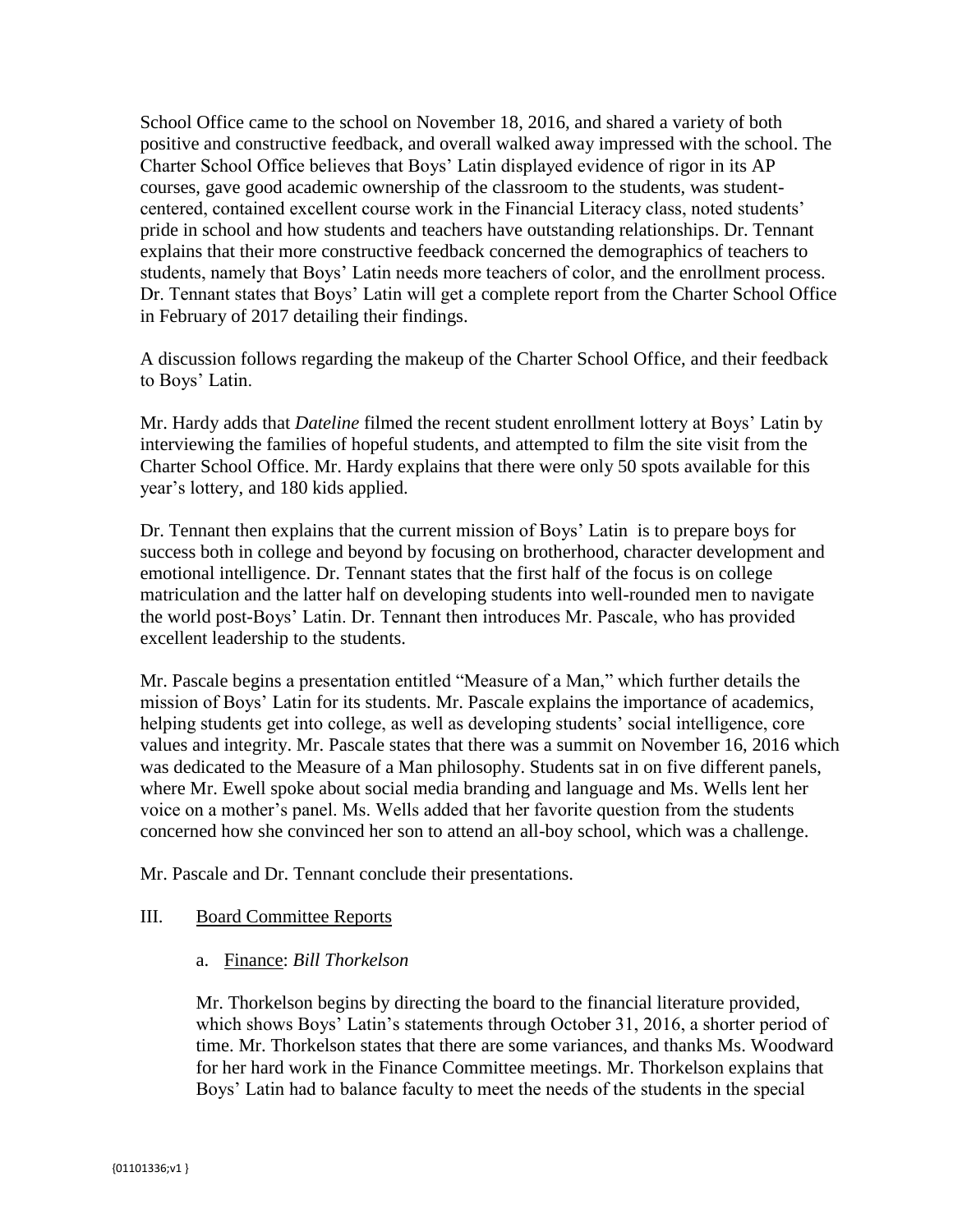education program. Mr. Thorkelson then describes the challenges that Boys' Latin has faced with the 21<sup>st</sup> Century Grant: Boys' Latin must spend the money first, which is subsequently reimbursed to the school. Mr. Thorkelson explains that the  $21<sup>st</sup>$ Century Grant money is still working its way through the system.

Continuing, Mr. Thorkelson states that there is an item for new building expenditures related to the middle school project. Mr. Thorkelson explains that at this point, Boys' Latin is running a deficit, which is expected to turn into a positive number by the year's end. Mr. Thorkelson states that Boys' Latin will be in compliance with its loan covenant.

A discussion follows on the challenges associated with the  $21<sup>st</sup>$  Century Grant, and how realistic it is that Boys' Latin will continue to pursue this grant in the future.

Mr. Thorkelson concludes his presentation.

#### b. Facilities: *Joe Conwell, Mike Whisman*

Mr. Whisman begins by describing the first of two leases to be approved by the board tonight. Mr. Whisman states that the first amended lease relates to the middle school, and only two items will be changed: the entity name will be corrected and the rent will be adjusted to the final Meridian loan.

A discussion then follows on the two entity names, and why Boys' Latin rents the space versus buying. Ms. Woodward assures the board that there no nefarious practices are in place.

There is a motion to approve the amendment to the Boys' Latin Middle School lease, which is moved by Mr. Hardy and seconded by Mr. Oehrle. The motion passes unanimously.

Mr. Whisman then moves on to the lease for the high school. Mr. Oehrle directs the board to paragraph 22, concerning who to contact in case of a breach. Mr. Oehrle suggests the lease be corrected to name Dr. Tennant as the contact person with the high school address.

There is a motion to approve the lease subject to this change, which is moved by Mr. Hardy and seconded by Mr. Thorkelson. The motion passes unanimously.

Mr. Whisman concludes his presentation.

c. Governance: *Albert Oehrle*

Mr. Oehrle states that there are no governance updates for the meeting tonight.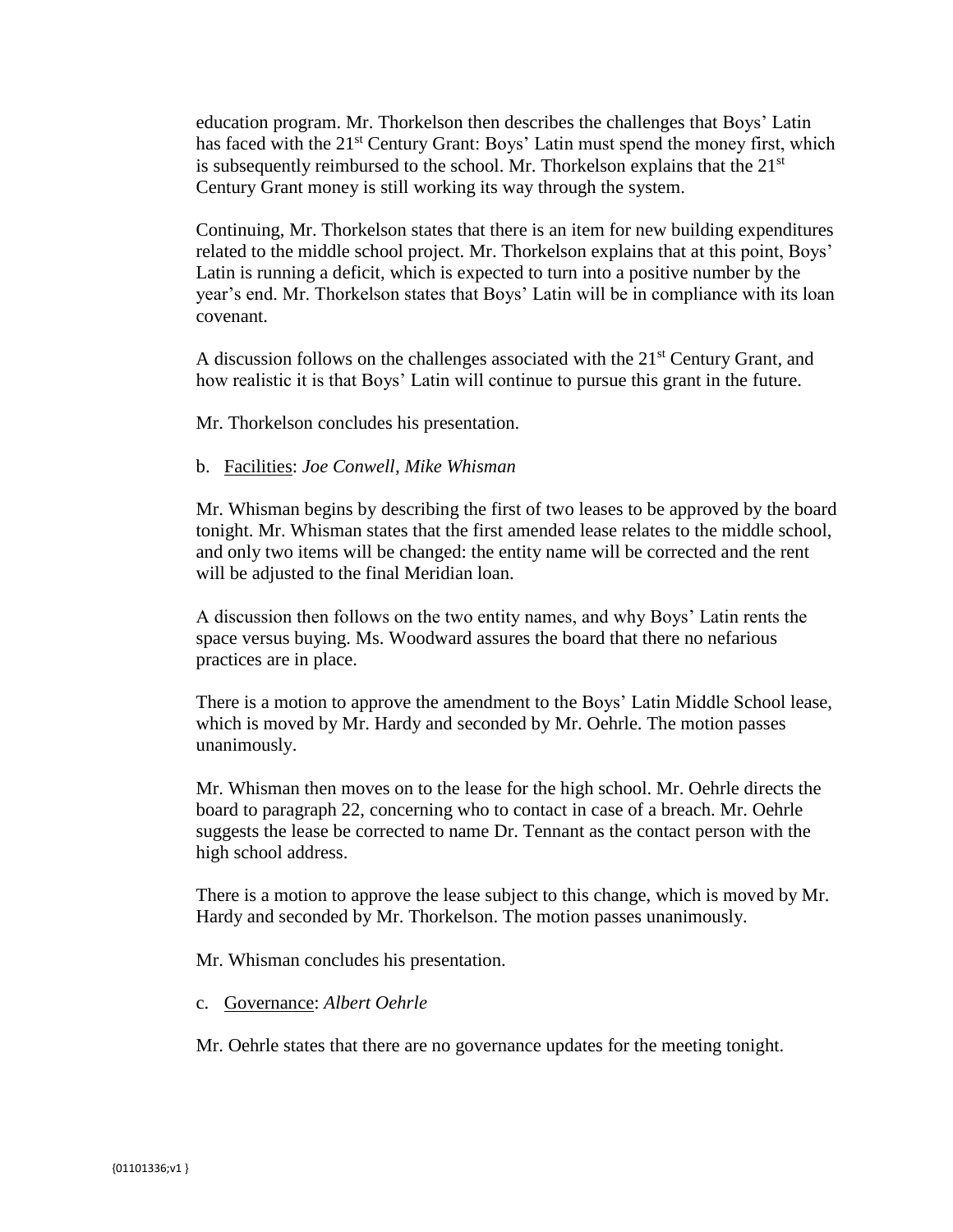Mr. Oehrle concludes his presentation.

#### d. Strategic Planning: *Bill Thorkelson*

Mr. Thorkelson begins by directing the board to the strategic planning review in the literature provided. Mr. Thorkelson summarizes how Boys' Latin hired Bloom & Associates to work with the school to refine its mission, and that Bloom delivered their final report this past spring. Mr. Thorkelson states that the committee will take the Bloom report along with areas of consideration and concern highlighted from various groups, and will set up another iteration of planning to determine where Boys' Latin wants to be in the next five to ten years.

Ms. Woodward then displays a strategic planning presentation to the board, which Mr. Thorkelson walks everyone through. Mr. Thorkelson explains that the purpose of strategic planning is to redo the school's mission and vision statement. Mr. Thorkelson describes those bigger-picture ideas as growing the Boys' Latin brand in the community by opening more schools, including the potential for Girls' Latin.

Mr. Williams describes the potential for Boys' Latin down the road if the environment for funding changes with upcoming changes in administration following the election, specifically on the education level. Mr. Hardy adds that the school will be able to see what the future will look like after the new administration gets rolling in a year's time.

A discussion follows on the challenges Boy's Latin faces with its revenue model.

Mr. Thorkelson states that the highlight of working with Bloom  $\&$  Associates was that Boys' Latin was able to come together around a strategic plan that the school believes in, that plan will be implemented and tremendous progress will be made.

Mr. Thorkelson concludes his presentation.

## e. Charter Renewal: *Cliff Thomas*

Mr. Thomas begins by stating that Boys' Latin is in good shape, and all documentation for the upcoming charter renewal was submitted on time. Mr. Thomas states that the site visit went well, and the Charter School Office seemed overall impressed with the school. Mr. Thomas notes that the Charter School Office named some areas for improvement, including instruction in the Latin classrooms. Mr. Thomas adds that the Keystone scores are a feather in the cap approaching renewal. Mr. Thomas states that another meeting with the Charter School Office will take place this upcoming Friday. Mr. Thomas has one area of concern, which is whether Boys' Latin positive matriculation rates will be given fair weight in the face of renewal.